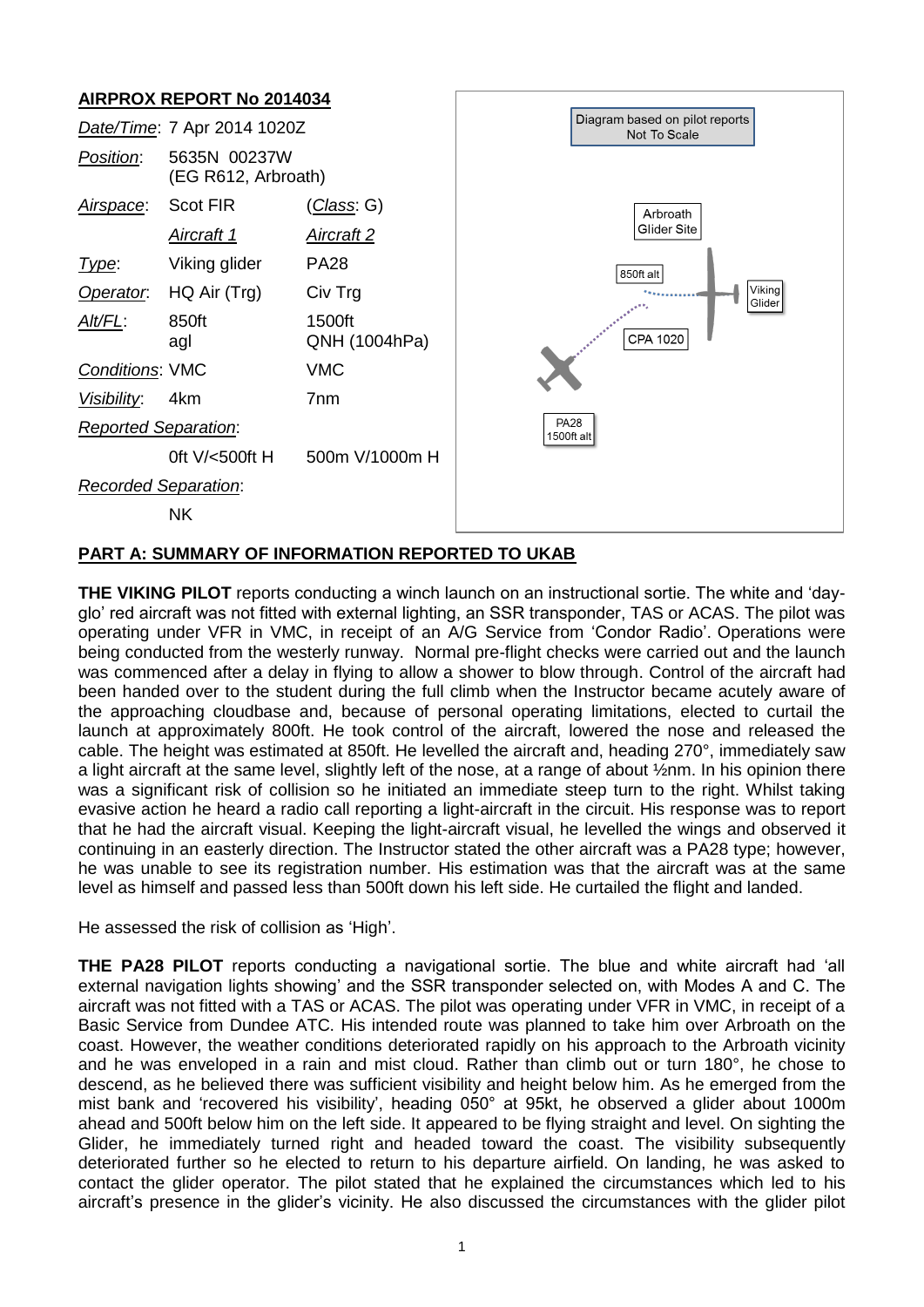and apologised to both the officer in charge of the glider operations and the pilot for any alarm his aircraft presence may have caused. The pilot noted that conversations between all parties were carried out in a very professional and civilised manner, concluding with his appreciation that it was felt necessary to file an Airprox.

He assessed the risk of collision as 'Low'.

# **Factual Background**

The weather at Dundee was recorded as follows:

METAR EGPN 071050Z 12003KT 9999 –RA FEW030 SCT045 10/07 Q1003 METAR EGPN 071120Z 03003KT 9999 –RA FEW030 SCT045 08/07 Q1003

Arbroath glider site is centred at 563455N 0023716W, and notified as operating up to 3000ft aal, HJ Fri, Sat, Sun and public holidays or as notified by NOTAM: 7 April 2014 was a Monday, and a NOTAM stating that the site was active had not been issued.

# **Analysis and Investigation**

# **CAA ATSI**

The Viking pilot was operating under VFR on a local flight and was in communication with Condor Radio. The PA28 pilot was operating under VFR on a local flight and was in receipt of a Basic Service from Dundee Approach/Tower.

ATSI had access to the reports from both pilots, area radar recordings and transcription of the Dundee Approach frequency.

Dundee provide an Approach/Aerodrome service without the use of any surveillance equipment. Area radar recordings did not show the incident. Arbroath gliding site is situated within EG R612 Arbroath, 1.5nm radius centred at 563449N 0023645W from surface to 6000ft, see Figure 1.



Figure 1

Note 5 for EG R612 states:

'RESTRICTED AREA – EG R612 ARBROATH. Flight permitted providing ATC RAF Leuchars confirm no intended balloon activity at the time the aircraft is expected to be over EG R612; ...'

It is unclear whether the PA28 pilot had obtained information on any expected activity in R612.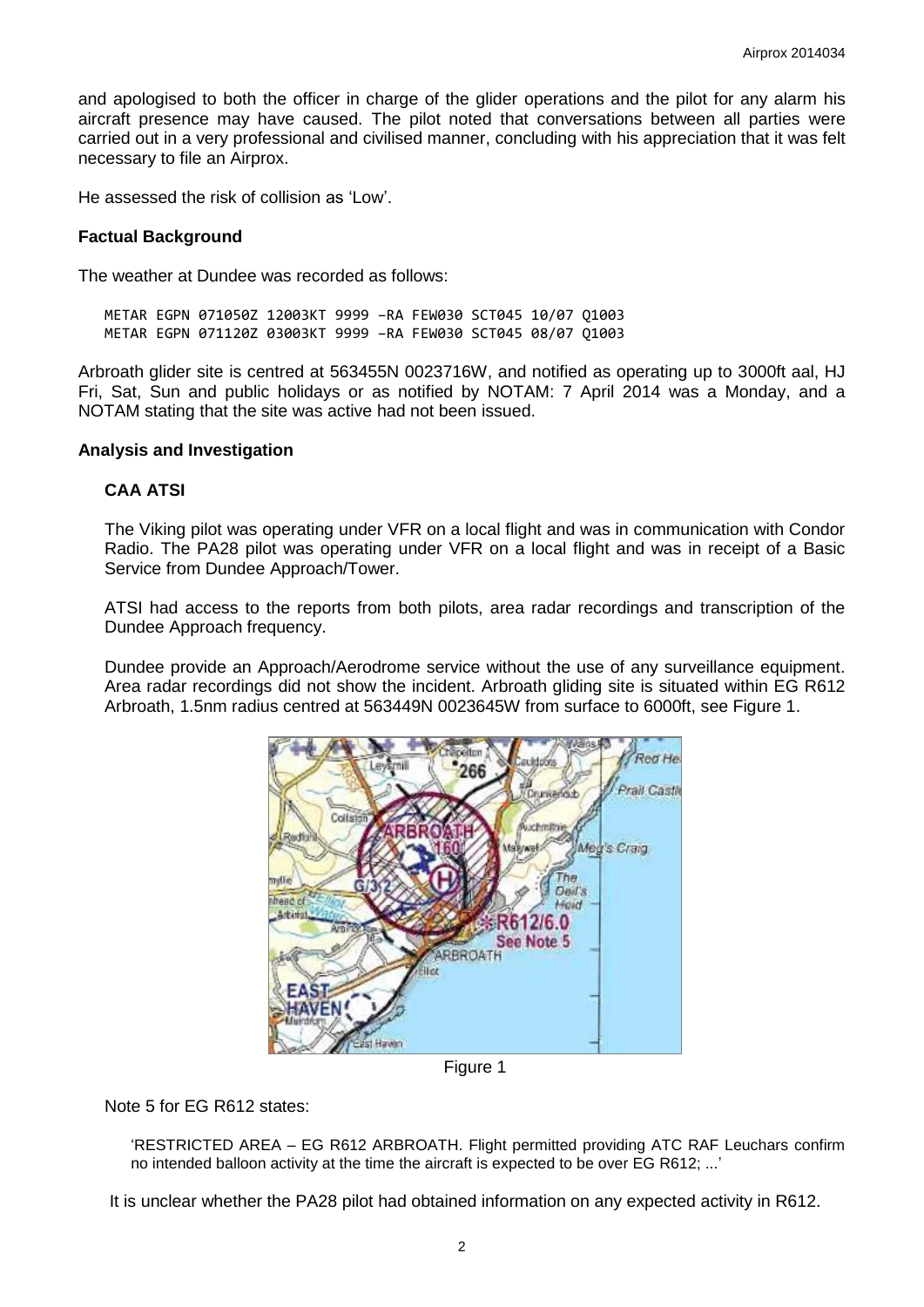The PA28 pilot was given take off clearance from Dundee at 1006:38 and was instructed to report passing Broughty Castle. He subsequently reported "*at the castle climbing to the east*" and the service was changed to a Basic Service by Dundee. There were no transmissions between Dundee and the PA28 pilot between 1010:50 and 1032:10.

The PA28 pilot was in receipt of a Basic Service from Dundee without the aid of surveillance equipment and therefore traffic information could not have been passed.

### **UKAB Secretariat**

Both pilots shared an equal responsibility to avoid collision and not to fly into such proximity as to create a danger of collision<sup>1</sup>. The PA28 pilot was required to integrate into the visual circuit at Arbroath or to avoid the area<sup>2</sup>, however, he could reasonably have assumed that the visual circuit would not be active, given the promulgated VGS operating hours and lack of NOTAM.

#### **Comments**

# **HQ Air Command**

Ultimately, the Viking captain's airmanship ensured that his aircraft remained clear of cloud and he detected and avoided the PA28. However, the decision to conduct flying outside the promulgated operating times and without a NOTAM meant that this barrier to MAC was absent. The PA28 captain's decision to proceed into an area of poor weather seems questionable; it certainly reduced the time available to respond to unexpected traffic. Moreover, whilst there is no evidence that the PA28 captain had ignored the rules relevant to R612, routing through such a zone (including the embedded glider site, whether active or not) appears to be a questionable airmanship decision.

#### **Summary**

 $\overline{\phantom{a}}$ 

An Airprox was reported when a Viking glider and a PA28 flew into proximity at 1120 on 7<sup>th</sup> April 2014 at Arbroath Glider Site. Both pilots were operating under VFR in VMC, the Viking pilot in communication with Condor Radio and the PA28 pilot in receipt of a non-surveillance Basic Service from Dundee.

#### **PART B: SUMMARY OF THE BOARD'S DISCUSSIONS**

Information available included reports from the pilots of both aircraft, radar photographs/video recordings and a report from the ATC operating authority.

The Board first considered the actions of the PA28 pilot. His routing had taken him towards unsuitable weather and he was 'enveloped in a rain and mist cloud'. He subsequently regained VMC, saw the Viking at a perceived range of 1000m, and took avoiding action. The Board opined that the PA28 pilot would have been better served by taking earlier action when he perceived the weather ahead to be unsuitable. Notwithstanding the privileges of his license, this would have allowed him to remain outside the 'mist bank' and maintain awareness of his position. The Board noted that a possible course of action would have been to turn around and return through the suitable weather just passed through. Ultimately, it was the pilot's responsibility in this case not to fly knowingly into cloud, and an earlier decision was required.

The Viking pilot was operating outside the glider site promulgated operating hours and without the protection of a NOTAM. Although the PA28 pilot should not have flown into the Restricted area, the Board agreed that a gliding NOTAM should have been issued, that doing so may have added to the

Rules of the Air 2007 (as amended), Rule 8 (Avoiding aerial collisions).

 $2$  ibid., Rule 12 (Flight in the vicinity of an aerodrome).